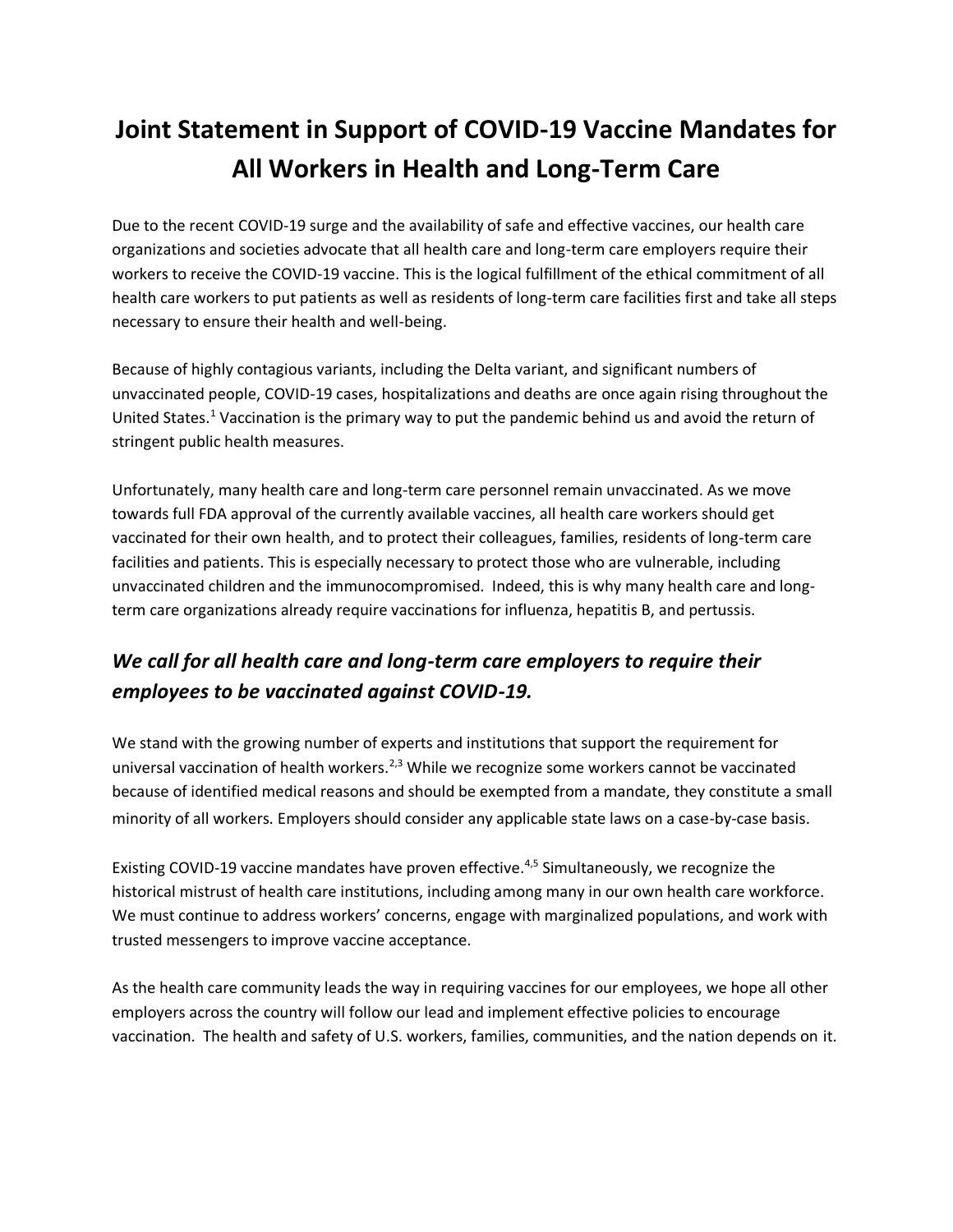## **SIGNATORIES**

## (Listed Alphabetically)

Academy of Managed Care Pharmacy (AMCP) American Academy of Ambulatory Care Nursing (AAACN) American Academy of Child and Adolescent Psychiatry (AACAP) American Academy of Family Physicians (AAFP) American Academy of Nursing (AAN) American Academy of Ophthalmology (AAO) American Academy of PAs (AAPA) American Academy of Pediatrics (AAP) American Academy of Allergy, Asthma & Immunology (AAAAI) American Association of Clinical Endocrinology (AACE) American Association of Colleges of Pharmacy (AACP) American Association of Neuroscience Nurses (AANN) American College of Clinical Pharmacy (ACCP) American College of Physicians (ACP) American College of Preventive Medicine (ACPM) American College of Surgeons (ACS) American Epilepsy Society (AES) American Medical Association (AMA) American Nurses Association (ANA) American Pharmacists Association (APhA) American Psychiatric Association (APA) American Public Health Association (APHA) American Society for Clinical Pathology (ASCP) American Society for Radiation Oncology (ASTRO) American Society of Health-System Pharmacists (ASHP) American Society of Hematology (ASH) American Society of Nephrology (ASN) American Thoracic Society (ATS) ANA-Illinois Association for Clinical Oncology (ASCO) Association for Professionals in Infection Control and Epidemiology (APIC) Association of Academic Health Centers (AAHC)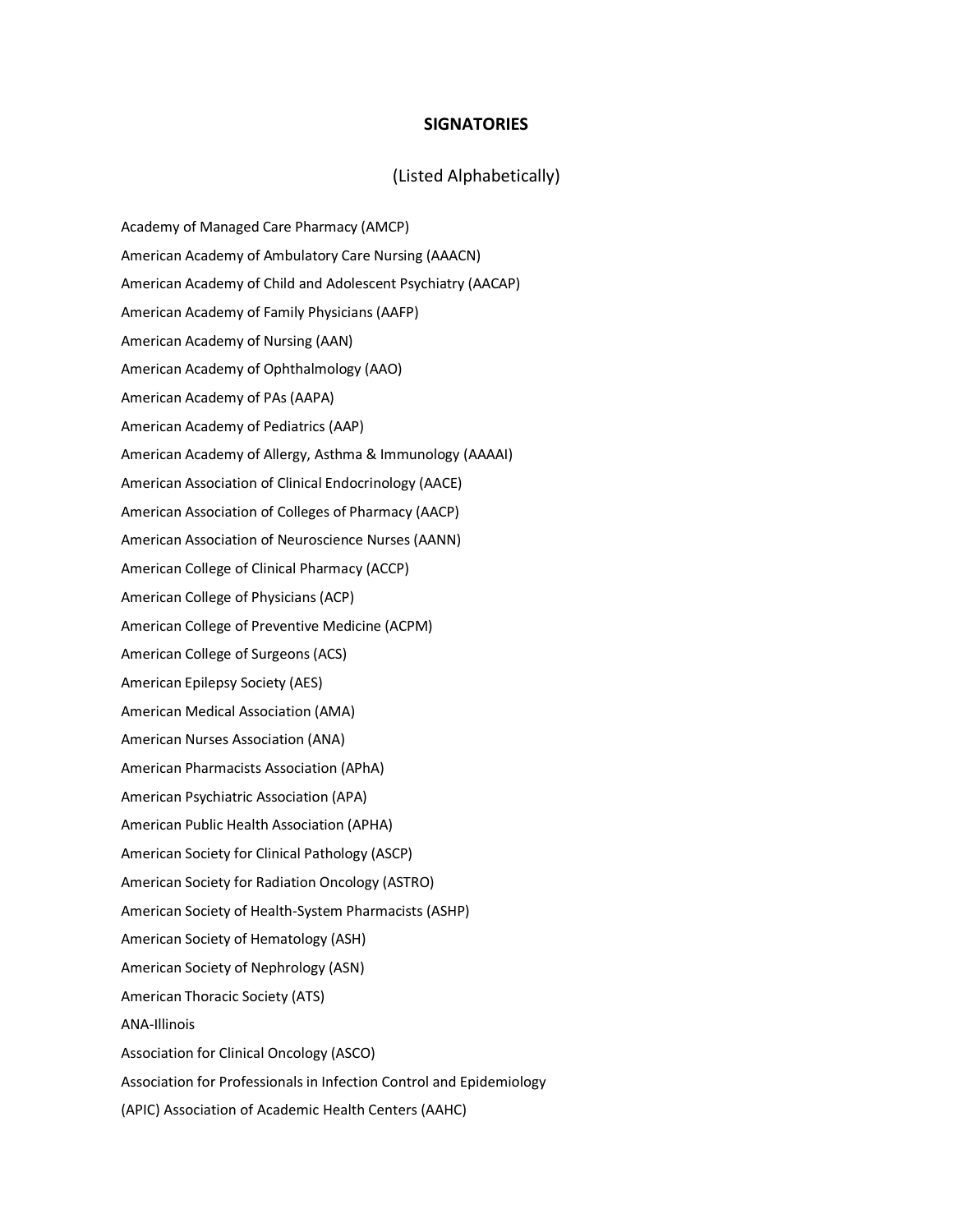Association of American Medical Colleges (AAMC) Association of Rehabilitation Nurses (ARN) Council of Medical Specialty Societies (CMSS) HIV Medicine Association Infectious Diseases Society of America (IDSA) LeadingAge National Association of Indian Nurses of America (NAINA) National Association of Pediatric Nurse Practitioners (NAPNAP) National Council of State Boards of Nursing (NCSBN) National Hispanic Medical Association (NHMA) National League for Nursing (NLN) National Medical Association (NMA) National Pharmaceutical Association (NPhA) Nurses Who Vaccinate (NWV) Organization for Associate Degree Nursing (OADN) Pediatric Infectious Diseases Society (PIDS) Philippine Nurses Association of America, Inc (PNAA) Society of Gynecologic Oncology (SGO) Society for Healthcare Epidemiology of America (SHEA) Society of Hospital Medicine (SHM) Society of Infectious Diseases Pharmacists (SIDP) Society of Interventional Radiology (SIR) Texas Nurses Association (TNA) The John A. Hartford Foundation Transcultural Nursing Society (TCNS) Virgin Islands State Nurses Association (VISNA) Wound, Ostomy, and Continence Nurses Society (WOCN)

1. Centers for Disease Control and Prevention. Covid Data Tracker Weekly Review. July 16, 2021. <https://www.cdc.gov/coronavirus/2019-ncov/covid-data/covidview/index.html> [Accessed 22 July 2021].

<sup>2.</sup> Weber, D., Al-Tawfiq, J., Babcock, H., Bryant, K., Drees, M., Elshaboury, R., et al. (2021). Multisociety Statement on COVID-19 Vaccination as a Condition of Employment for Healthcare Personnel. Infection Control & Hospital Epidemiology, 1-46. doi:10.1017/ice.2021.322